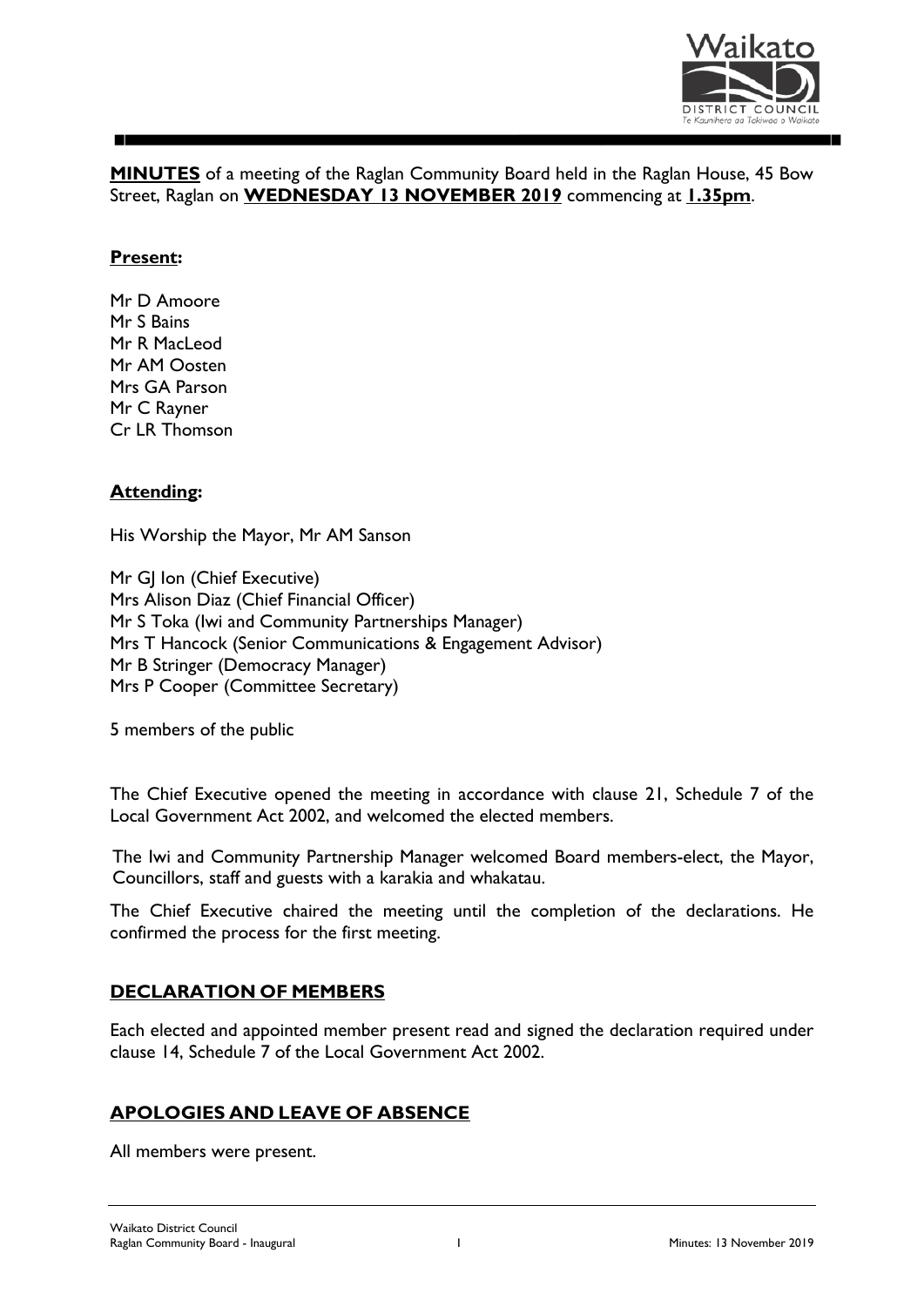# **CONFIRMATION OF STATUS OF AGENDA ITEMS**

**Resolved: (Mr Oosten/Cr Thomson)**

**THAT the agenda for a meeting of the Raglan Community Board held on Wednesday 13 November 2019 be confirmed and all items therein be considered in open meeting;**

**AND FURTHER THAT the following item(s) be discussed at an appropriate time during the course of the meeting:**

• **Strategic Planning workshop**

**CARRIED RCB1911/01**

# **DECLARATIONS OF INTEREST**

There were no disclosures of interest.

# **APPOINTMENT OF CHAIRPERSON AND DEPUTY CHAIRPERSON**

The Chief Executive called for nominations for Chairperson. Mrs G Parsons was nominated by Mr R MacLeod and Mr C Rayner.

### **Resolved: (Mr Bains/ Mr Amoore)**

**THAT the nominations for Chairperson of the Raglan Community Board be closed.**

## **CARRIED RCB1911/02**

# **Resolved: (Mr MacLeod/Mr Rayner)**

**THAT the report from the Chief Executive be received;** 

**AND THAT Mrs Gabrielle Parsons is appointed Chairperson of the Raglan Community Board.**

The Chief Executive called for nominations for Deputy Chairperson. Mr R MacLeod was nominated by Mr D Amoore and Mrs G Parsons.

**CARRIED RCB1911/03**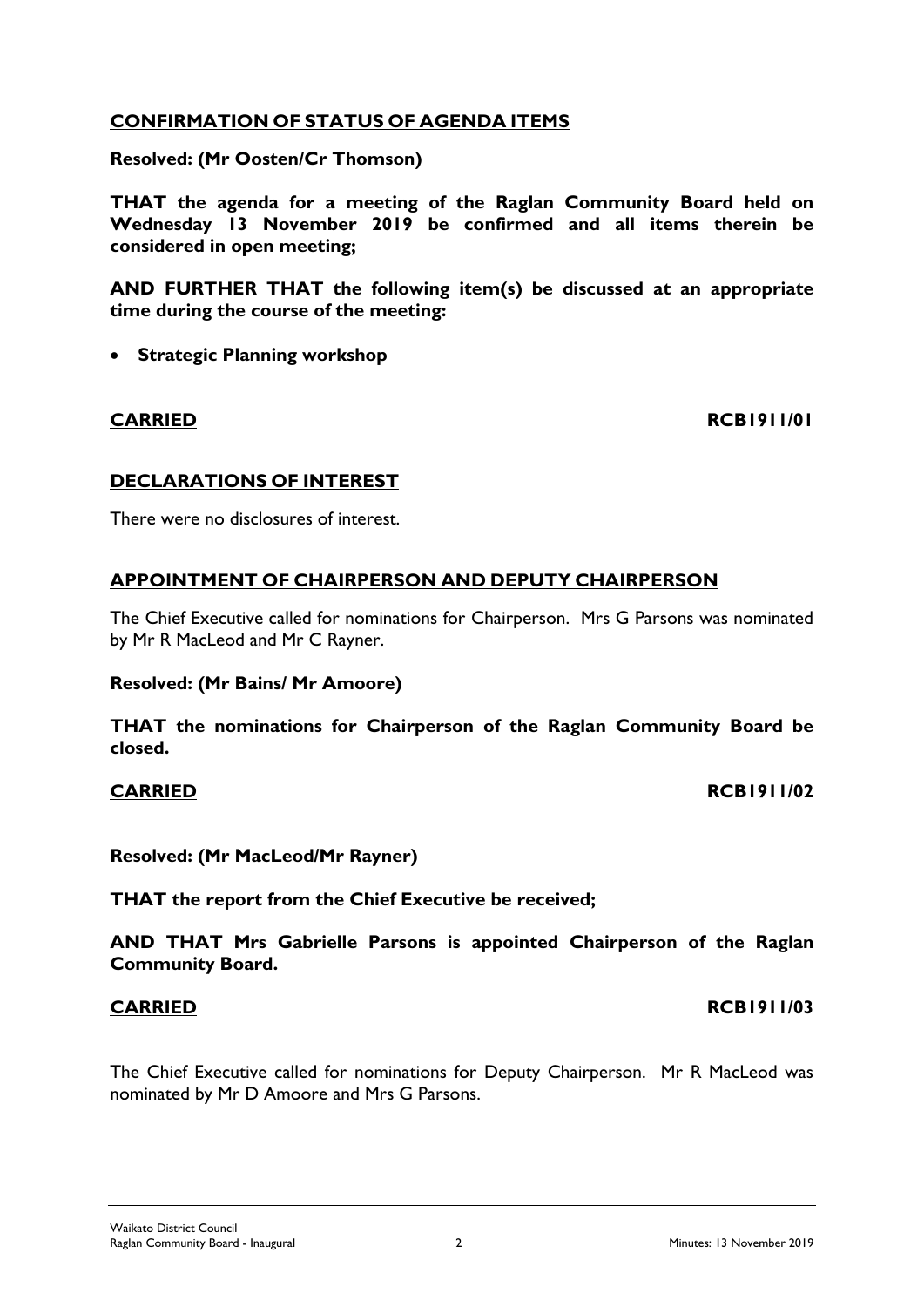## **Resolved: (Cr Thomson/Mr Amoore)**

**THAT the nominations for Chairperson of the Raglan Community Board be closed.**

# **CARRIED RCB1911/04**

## **Resolved: (Mr Amoore/Mrs Parsons)**

**THAT Mr Robert MacLeod is appointed Deputy Chairperson of the Raglan Community Board.**

## **CARRIED RCB1911/05**

## **DECLARATION OF CHAIRPERSON**

Mrs Gabrielle Parsons, as elected Chairperson, read and signed the declaration required under clauses 14 and 21, Schedule 7 of the Local Government Act 2002.

## **PRESENTATION BY THE MAYOR**

His Worship the Mayor welcomed guests and addressed the Board and members of the public. He congratulated the Board for their prior achievements, and welcomed the new Board members.

His Worship the Mayor encouraged:

- the Chair and Deputy Chair to continue the strong links with the Council; and
- the Board to arrange an informal meeting to get to know each other and create a plan for the triennium.

# **SCHEDULE OF MEETINGS**

The Chief Executive introduced the report and explained the rationale for the six-weekly meeting cycle to achieve better results for the community.

The following issues were discussed:

- Instead of a formal meeting in December 2019, the Board could hold a strategic planning workshop. The Board members could decide whether to invite members of the public to such a workshop.
- Use of media channels (The Chronicle, Raglan Radio) to update the community on this meeting and future Board events and decisions.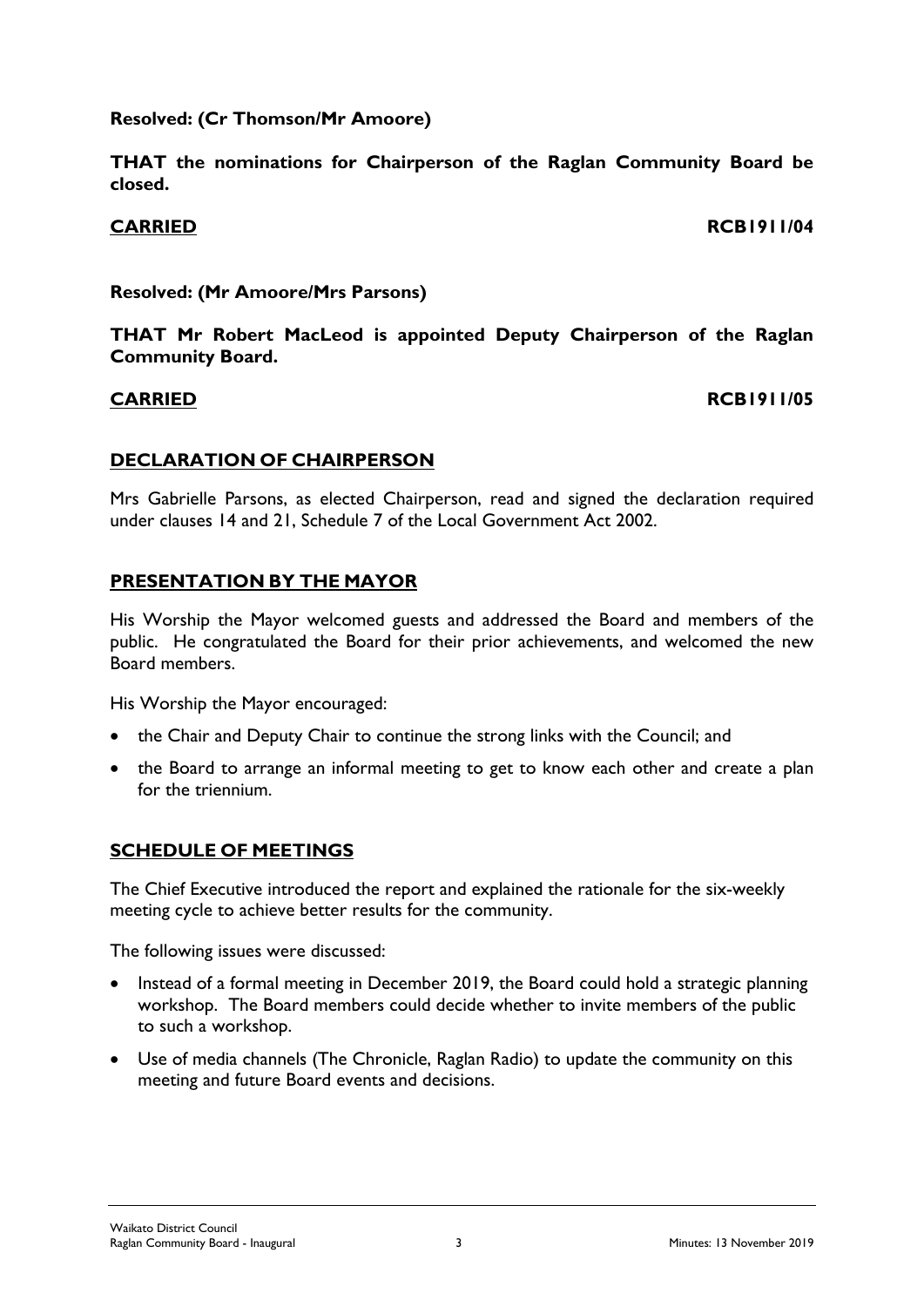## **Resolved: (Mr MacLeod/Mr Amoore)**

**THAT the report from the Chief Executive be received;** 

**AND THAT the Raglan Community Board holds its meetings for the remainder of the 2019-22 triennium on a six-weekly cycle commencing at 1:30pm on Wednesday, 19 February 2020, with the remainder of meetings in 2020 to be held at 1.30pm on the following dates:**

- **Wednesday, 1 April 2020;**
- **Wednesday, 13 May 2020;**
- **Wednesday, 24 June 2020;**
- **Wednesday, 5 August 2020;**
- **Wednesday, 16 September 2020;**
- **Wednesday, 28 October 2020; and**
- **Wednesday, 9 December 2020.**

### **CARRIED RCB1911/06**

### **REPORTS**

Explanation of Statutory Matters affecting Elected Members Agenda Item 8.1

The Democracy Manager and Chief Executive summarised the report. The Democracy Manager advised Board members of upcoming induction programmes, for which email invitations had been circulated.

### **Resolved: (Mr Bains/Mr Oosten)**

### **THAT the report from the Chief Executive be received.**

### **CARRIED RCB1911/07**

Discretionary Funding Guidelines Agenda Item 8.2

The Chief Executive summarised the report and the guidelines for determining discretionary funding applications, and the support available within Council to assist community groups with funding application via external sources.

Board members suggested it would be useful to notify the community that the Board would be considering the next round of funding applications at its February 2020 meeting.

### **Resolved: (Mr MacLeod/Mr Rayner)**

### **THAT the report from the General Manager Community Growth be received.**

# **CARRIED RCB1911/08**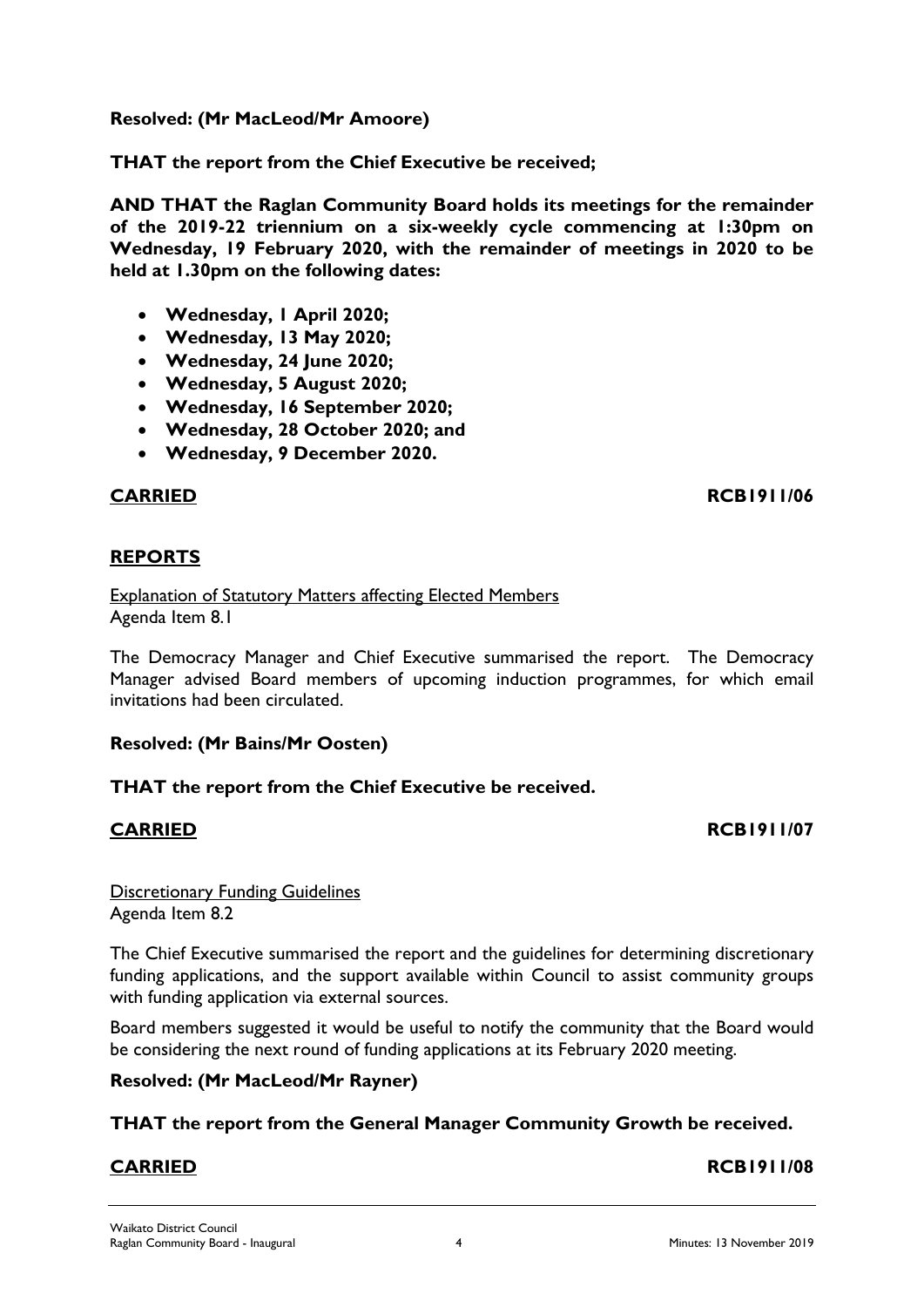#### Discretionary Fund Report to 21 October 2019 Agenda Item 8.3

The Chief Executive and Chief Financial Officer spoke to this item. The following matters were discussed:

- The 'funding pool' available to the Board was for the I July-30 June financial year. It was reviewed as part of the Long Term Plan/Annual Plan process.
- It was best practice for any items of expenditure requiring Board approval to be included in the agenda circulated prior to the meeting.
- The Council would arrange payment of the invoices from Raglan House for the September and November 2019 Board meetings.

**ACTION:** Cr Thomson to send the Raglan House invoices to the Chief Financial Officer for processing payment.

# **Resolved: (Mr Bains/Mr Amoore)**

## **THAT the report from the Chief Operating Officer be received.**

#### **CARRIED RCB1911/09**

Raglan Naturally Update Agenda Item 8.4

Mrs G Parsons provided an update to the Board:

- Mrs Parsons attended the first workshop. The second workshop was scheduled for 25 November 2019, 6:00pm – 8:30pm in the Raglan Hall supper room.
- Mrs Parsons attended a Department of Internal Affairs workshop in Wellington that discussed similar issues.

# **Resolved: (Cr Thomson/Mr Oosten)**

### **THAT the report from Raglan Naturally be received.**

# **CARRIED RCB1911/10**

Member's Report – Raglan Climate Action Agenda Item 8.5

Mrs G Parson presented the Climate Action report, inviting a Board member to be a representative on the Climate Action Group. It was agreed that the Board members would discuss this as part of its strategic planning workshop in December 2019.